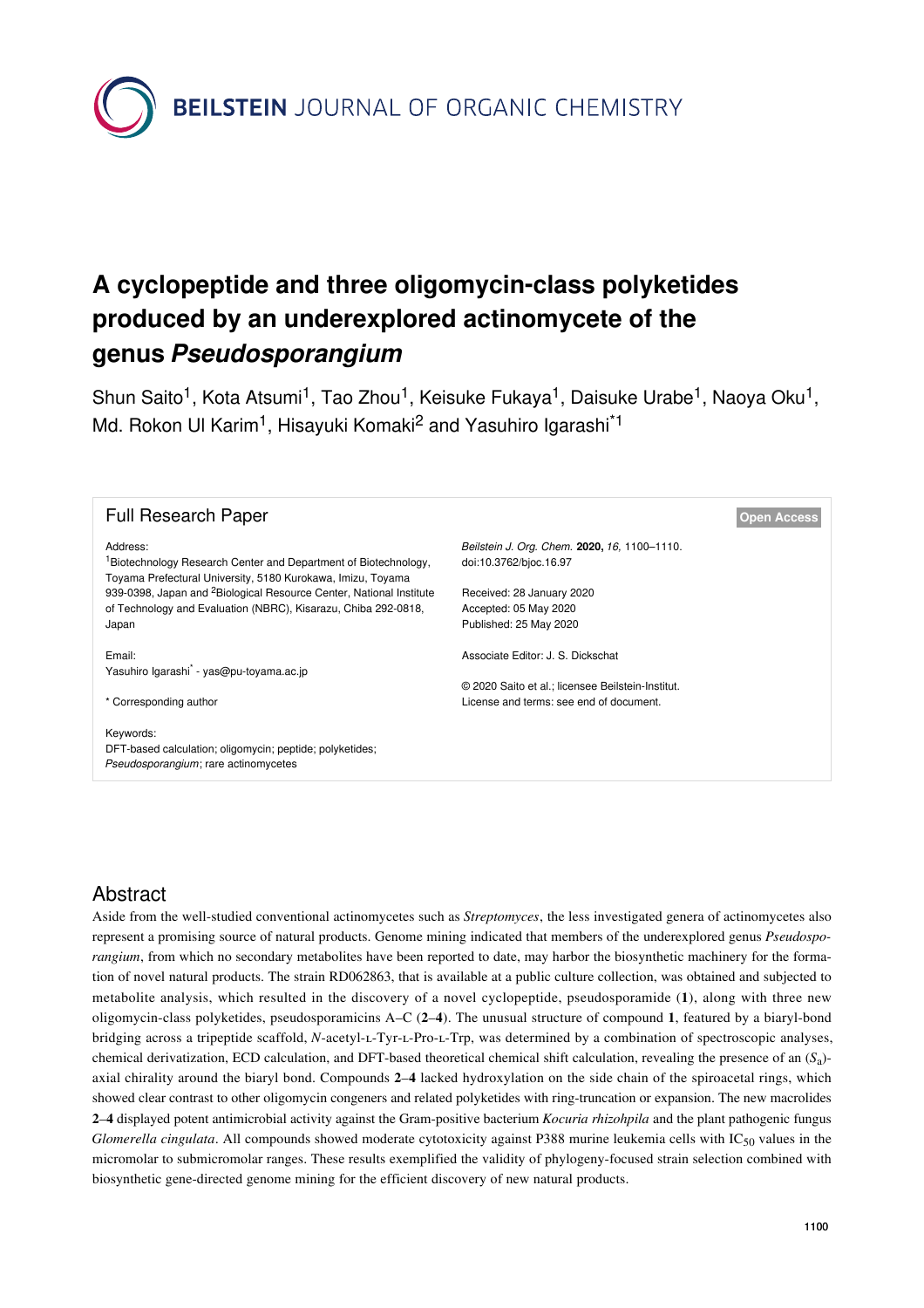# Introduction

Microbial secondary metabolites have been used as therapeutic drugs [\[1\],](#page-9-0) veterinary medicines [\[2\]](#page-9-1), agrochemicals [\[3\],](#page-9-2) food preservatives/colorings [\[4,5\]](#page-9-3), medium supplements for selective microbial/cell culture [\[6-8\]](#page-9-4), or biochemical reagents for pharmacological/chemical biology studies [\[9\]](#page-9-5) and continue to be indispensable to support and improve human welfare and social life. In recent years, in accordance with the advancement of genome and in silico analytical technologies, the searching process for new microbial secondary metabolites became faster and more efficient [\[10\]](#page-9-6). However, there existed a substantial number of unstudied bacterial genera for which secondary metabolic ability is still unknown at the genus level. The 16S rRNA gene sequences are widely used as an indicator of the taxonomic position of prokaryotes. It was believed that a high similarity of the 16S rRNA gene sequence implied the closeness or even the identity in other sets of genes including secondary metabolite biosynthetic genes. However, our recent analysis of *Streptomyces* species demonstrated that the distribution of secondary metabolite biosynthetic genes was not the same even in phylogenetically close species [\[11\].](#page-9-7) This finding became our starting point to explore the secondary metabolism in actinomycete genera from which no secondary metabolites were described.

"Rare actinomycetes" refers to non-*Streptomyces* actinomycetes [\[12\]](#page-9-8) and the representative genera, such as *Micromonospora*, *Actinomadura*, *Nocardia*, *Actinoplanes*, and *Saccharothrix*, which are no longer rare in terms of difficulties in isolation, already provided thousands of new metabolites [\[13,14\]](#page-9-9). Meanwhile, the number of genera within *Micromonosporaceae*, one of the major families in the phylum *Actinobacteria*, was still increasing, adding more than ten new genera over the past decade to index 35 names in the approved list [\[14\]](#page-9-10). While *Micromonospora*, the most intensively studied genus of *Micromonosporaceae*, gave over 400 natural products [\[15\],](#page-9-11) no secondary metabolites are reported from at least 24 genera. One such genus, *Pseudosporangium*, originally discovered from a sandy soil in Bangladesh in 2008 by Takahashi and co-workers [\[16\]](#page-9-12), appeared promising, as genome mining in the draft sequence of *P. ferrungineum* DSM 45348, using the AntiSMASH database [\[17\],](#page-10-0) and identified in total 14 biosynthetic gene clusters for polyketides and non-ribosomal peptides. Intrigued by this, a strain available from the NBRC culture collections [\[18\]](#page-10-1) was cultured and examined by HPLC–DAD analysis, which gave several peaks in the culture extract of the strain *Pseudosporangium* sp. RD062863. Consequently, HPLC–DAD analysis-guided purification led to the discovery of a novel cyclic peptide, pseudosporamide (**1**), and three new 26-membered macrolides, pseudosporamicins A–C (**2**–**4**, [Figure 1](#page-1-0)).

#### Results and Discussion

The producing strain was cultured in A3M liquid medium under shaking conditions at 30 °C for 6 days, and the whole culture broth was extracted with 1-butanol. The extract (14.6 g from 6 L) was fractionated by silica gel column chromatography, followed by ODS column chromatography. Final purification was achieved by reversed-phase HPLC separation to yield pseudosporamide (**1**, 16 mg) and pseudosporamicins A–C (**2**–**4**, 11 mg, 9.8 mg, and 16 mg, respectively).

Pseudosporamide (**1**) was obtained as a white amorphous solid. HRESITOFMS analysis gave a deprotonated molecular ion [M – H]<sup>-</sup> at *m/z* 503.1936, corresponding to the molecular formula  $C_{27}H_{27}N_4O_6$ . <sup>13</sup>C NMR and HSQC spectroscopic data revealed the presence of 27 resonances assignable to four carbonyl carbons, seven sp<sup>2</sup> non-protonated carbons, seven sp<sup>2</sup> methines, three  $sp^3$  methines, five  $sp^3$  methylenes, and one methyl carbon ([Table 1\)](#page-2-0).

The combined analysis of COSY and HMBC elucidated the presence of three amino acid residues, *N*-acetyltyrosine

<span id="page-1-0"></span>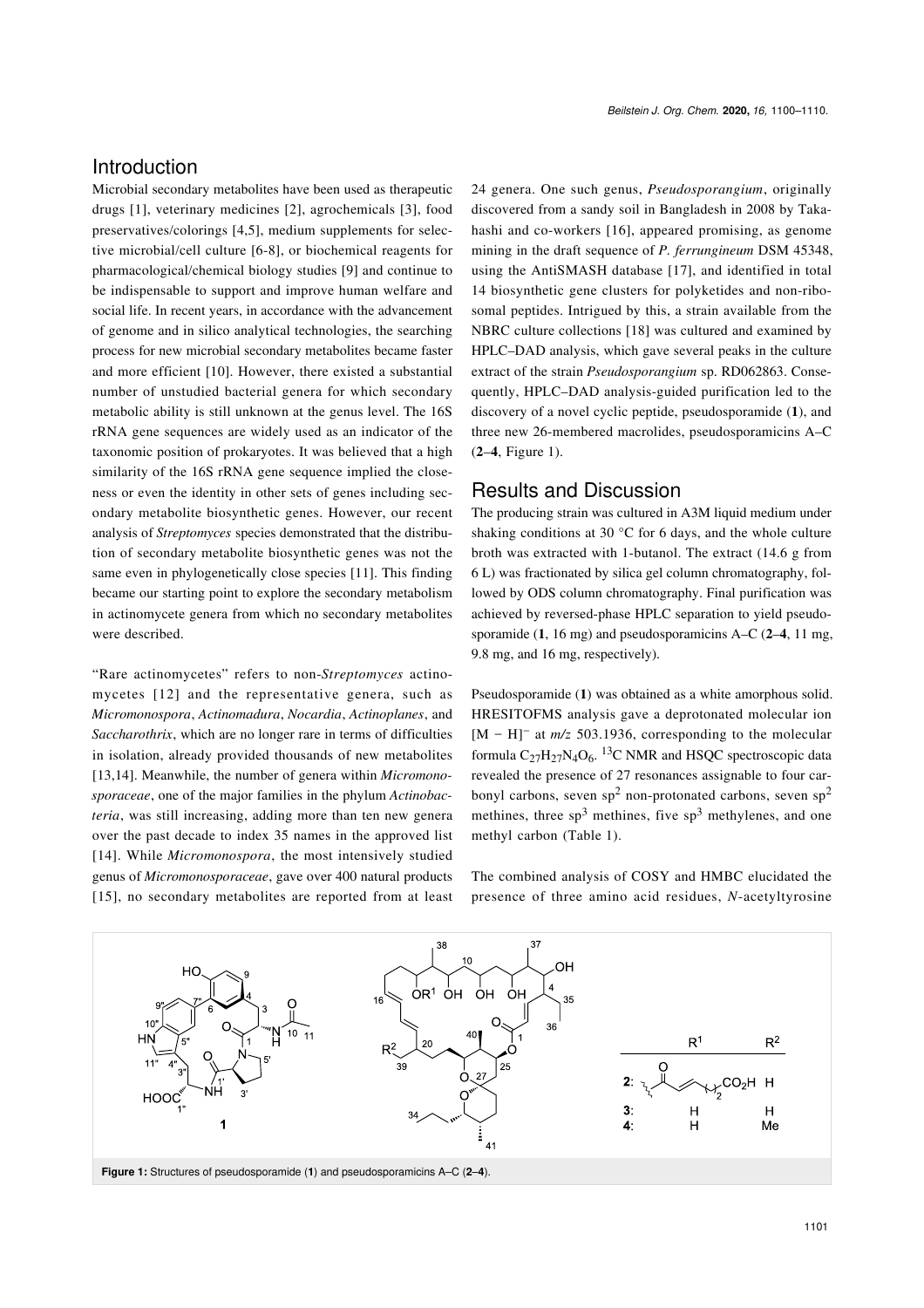<span id="page-2-0"></span>

|                         |                                 | 1                                                |                     |
|-------------------------|---------------------------------|--------------------------------------------------|---------------------|
| No.                     | $\delta_{\rm C}^{\rm a}$ , type | $\delta_H$ , mult ( <i>J</i> in Hz) <sup>b</sup> | HMBC <sup>c</sup>   |
| 1                       | 168.1, C                        |                                                  |                     |
| $\overline{\mathbf{c}}$ | 50.9, CH                        | 4.82, t (7.4)                                    | 1, 3, 4, 10         |
| За                      | 35.1, CH <sub>2</sub>           | 2.80, d (13.2)                                   | 1, 4, 5, 9          |
| Зb                      |                                 | 3.04, dd (7.2, 13.2)                             | 1, 2, 4, 5, 9       |
| 4                       | 126.1, C                        |                                                  |                     |
| 5                       | 133.3, CH                       | 7.27, d (1.9)                                    | 3, 7, 9             |
| 6                       | 128.0, C                        |                                                  |                     |
| 7                       | 152.8, C                        |                                                  |                     |
| 8                       | 115.2, CH                       | 6.77, d (8.2)                                    | 4, 6, 7             |
| 9                       | 129.2, <sup>d</sup> CH          | 6.68, dd (1.9, 8.2)                              | 3, 5, 7             |
| 10                      | 168.8, C                        |                                                  |                     |
| 11                      | 22.5, CH <sub>3</sub>           | 1.86, s                                          | 10                  |
| $1'$                    | 171.1, C                        |                                                  |                     |
| $2^{\prime}$            | 58.8, CH                        | 4.62, dd (3.1, 8.4)                              | 1', 3', 4', 5'      |
| 3a                      | 29.2, CH <sub>2</sub>           | 1.81, m                                          |                     |
| 3 <sub>b</sub>          |                                 | 2.06, m                                          | 1', 4'              |
| 4'a                     | 24.3, CH <sub>2</sub>           | 1.92, m                                          | $2^{\prime}$        |
| 4 <sup>'</sup> b        |                                 | 2.02, m                                          | 3'                  |
| 5a                      | 46.7, CH <sub>2</sub>           | 3.63, m                                          | 3', 4'              |
| 5b                      |                                 | 3.69, m                                          | 3', 4'              |
| 1"                      | 174.5, C                        |                                                  |                     |
| 2"                      | 53.0, CH                        | 4.53, brt (7.7)                                  | 1', 1", 3", 4"      |
| 3"a                     | 30.6, $CH2$                     | 2.80, d (14.8)                                   | 1", 2", 4", 5", 11" |
| 3"b                     |                                 | 3.33, dd (6.3, 14.8)                             | 1", 2", 4", 5", 11" |
| 4"                      | 114.0, C                        |                                                  |                     |
| 5"                      | 126.7, C                        |                                                  |                     |
| 6"                      | 119.8, CH                       | 7.36, s                                          | 6, 4", 5", 8", 10"  |
| 7"                      | 129.2, <sup>d</sup> C           |                                                  |                     |
| 8"                      | 123.3, CH                       | 7.62, dd (1.2, 8.6)                              | 6, 6", 10"          |
| 9"                      | 109.7, CH                       | 7.26, d(8.5)                                     | 5", 7"              |
| 10"                     | 135.3, C                        |                                                  |                     |
| 11"                     | 122.4, CH                       | 7.07, d (0.8)                                    | 3", 4", 5", 10"     |
| $2-NH$                  |                                 | 7.15, d (7.6)                                    | 10                  |
| $2"$ -NH                |                                 | 8.81, d (9.7)                                    | 1'                  |
| 10"-NH                  |                                 | 10.70, d (0.8)                                   | 4", 5", 10", 11"    |

 $^3$ Recorded at 125 MHz (reference  $\delta_{\rm C}$  39.5 ppm).  $^{\rm b}$ Recorded at 500 MHz (reference  $\delta_{\rm H}$  2.50 ppm).  $^{\rm c}$ HMBC correlations are from proton(s) stated to the indicated carbon. dOverlapping signals.

(AcTyr), proline (Pro), and tryptophane (Trp) ([Figure 2](#page-3-0)). HMBC correlations from H-2' and H-3' to C-4' and from H-4' and H-5' to C-3' joined two COSY-defined fragments, H-2'/H-3' and H-4'/H-5'. Further HMBC correlations from H-2' to C-5' and C-1' ( $\delta$ <sub>C</sub> 171.1) connected C-2' and C-5' through a nitrogen atom and placed a carbonyl carbon next to C-2', establishing the Pro residue. In addition to these aliphatic portions, 14 aromatic carbons were assigned to one benzene and one indole ring by COSY and HMBC-based connectivity analysis. Protons H-8

and H-9 showed three-bond couplings  $(J = 8.2 \text{ Hz})$ , while H-9 showed a weak four-bond correlation with H-5  $(J = 1.9 \text{ Hz})$ . Relatively intense cross peaks from H-5 and H-9 to the deshielded carbon C-7 ( $\delta$ C 152.8) suggested the oxygen functionality at the *meta*-position to C-5 and C-9. Intense HMBC cross peaks were also observed from H-8 to C-4 and C-6, indicating the *meta*-relationship among C-4, C-6, and C-8. The  $\alpha$ -CH and  $\beta$ -CH<sub>2</sub>, whose connectivity was established by COSY spectrum analysis, were connected at C-4 on the basis of the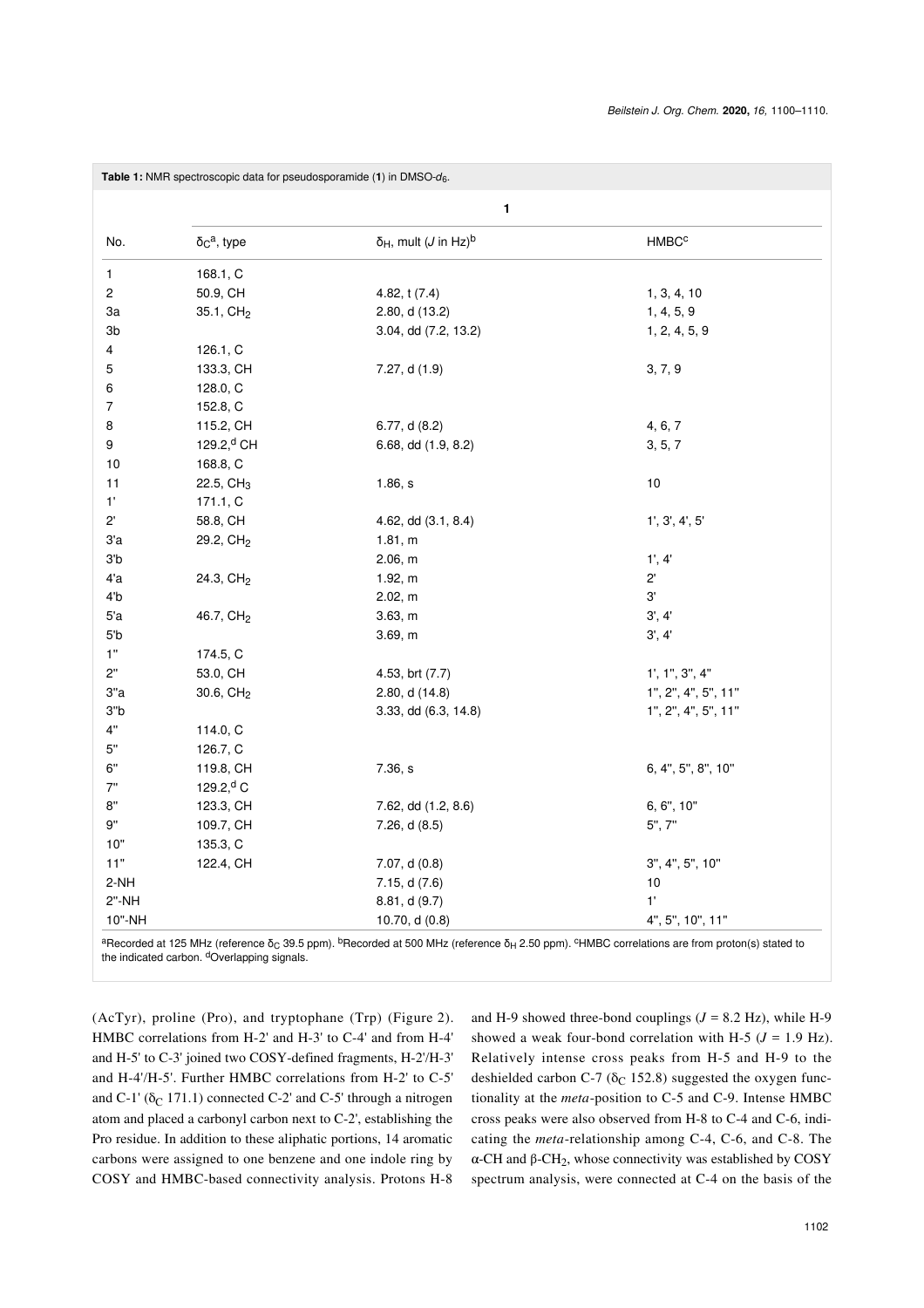HMBC correlations from H-5 and H-9 to C-3. The carbonyl carbon C-1 ( $\delta$ <sub>C</sub> 168.1) was confirmed by the long-range correlations from H-2 and H-3 to C-1. An acetamido group was then attached to C-2 on the basis of HMBC correlations from H-2, 2-NH, and H-11 to C-10 to complete the AcTyr residue, yet the connectivity from C-6 was not established at this moment.

<span id="page-3-0"></span>

A set of HMBC correlations from aromatic protons and an indole NH proton ( $\delta$ <sub>H</sub> 10.70) to the aromatic carbons established the indole unit ([Figure 2](#page-3-0), [Table 1\)](#page-2-0). C-7'' was not bearing a proton but was connected to C-6 of the AcTyr residue based on HMBC correlations from H-6'' and H-8'' to C-6. A COSYdefined fragment C-3''/C-2''/2''-NH was connected at C-4'' on the basis of the correlations from H-11'' to C-3'' and from H-3'' to C-5''. The connectivity between the carboxy carbon of Pro (C-1') and the amino group of Trp was confirmed by the HMBC correlations from H-2'' and 2''-NH to C-1'. Connectivity between the AcTyr and Pro residues was not proven by HMBC, but confirmed by ROESY correlations between H-5' and H-2/H-3 to give a planar structure of **1**.

The chirality of the Pro residue was determined by the advanced Marfey's method. Compound **1** was acid-hydrolyzed and the hydrolysate was derivatized with 1-fluoro-2,4-dinitrophenyl-5-ʟ-leucinamide (L-FDLA). The chromatographical comparison of the reaction product with FDLA derivatives of authentic L- and D-Pro [\[19,20\]](#page-10-2), by reversed-phase LC-MS, revealed the elution of L-Pro (Figure S8 in [Supporting Informa](#page-9-13)[tion File 1](#page-9-13)). Thus, an (*S*)-configuration was concluded for C-2'. The absolute configuration of the Trp residue was determined using a chiral derivatizing reagent, phenylglycine methyl ester (PGME) [\[21\].](#page-10-3) Compound **1** was reacted with both enantiomers of PGME to give (*R*)- and (*S*)-PGME amides **5a** and **5b**, and the difference of the <sup>1</sup>H NMR chemical shifts  $\Delta \delta_{S-R}$  was calculated around C2''. As positive Δδ*S*−*R* values were obtained for 10''-NH and H-11'', and negative values for 2''-NH, H-2', H-3', H-4', H-5', and 2-NH ([Figure 3](#page-3-1)), an (*S*)-configuration was assigned to C-2''.

<span id="page-3-1"></span>

The chirality of the AcTyr residue was investigated by computer-assisted conformational analysis and NMR chemical shift prediction [\[22-24\]](#page-10-4). <sup>1</sup>H and <sup>13</sup>C NMR chemical shifts were obtained for two possible diastereomers, (2*R*,2'*S*,2''*S*)-isomer (**1a**) and (2*S*,2'*S*,2''*S*)-isomer (**1b**), by calculation at the mPW1PW91/6-31G+(d,p)-PCM (DMSO) level of theory (Tables S1 and S2 in [Supporting Information File 2](#page-9-14)). The experimental 1H and 13C NMR data of **1** presented a higher chemical shift similarity to those for **1b** and thereby the (*S*)-configuration was suggested for C-2. Indeed, the DP4+ analysis [\[25\]](#page-10-5) gave 100% probability for structure **1b** and 0.0% probability for structure **1a** (Table S2, [Supporting Information File 2](#page-9-14)). This result was consistent with the observation of a set of ROESY correlations for H-3a/H-5'b, H-5/H-5'b, and H-2''/H-6'' in the most stable conformer of (2*S*)-isomer **1b**, which were all incompatible with any conformers of the (2*R*)-isomer **1a** ([Figure 4](#page-4-0)). Furthermore, the (2*S*)-configuration was supported by the comparison of experimental and simulated ECD spectra [\[26,27\]](#page-10-6). Quite interestingly, the DFT calculation suggested that **1a** and **1b** would possess the opposite axial chirality around the biaryl bond between C-6 and C-7":  $R_a$  for **1a** and  $S_a$  for **1b** as dominant atropisomers [\(Figure 4](#page-4-0)). This conformational difference around the biaryl axis was likely caused by the steric repulsion between the acetamido group at C-2 and the H-5' methylene protons, by which the H-2 methine proton was directed in close proximity toward the H-5' protons. The experimental ECD spectrum of **1** displayed intense negative and positive Cotton effects at 236 nm and 217 nm, respectively, which was consistent with a Cotton effect pattern predicted for the *S*<sup>a</sup> -atropisomer of **1b**. Moreover, the overall spectral feature of the experimental and calculated ECDs were quite similar with each other ([Figure 5](#page-4-1)). Based on these results, the absolute configuration of **1** was concluded to be 2*S*,2'*S*,2''*S*,6*S*<sup>a</sup> .

Pseudosporamicin A (**2**) was obtained as white amorphous solid. An HRESITOFMS analysis gave a deprotonated molecular ion  $[M - H]$ <sup>-</sup> at  $m/z$  831.5255, which corresponded to the molecular formula having 10 degrees of unsaturation,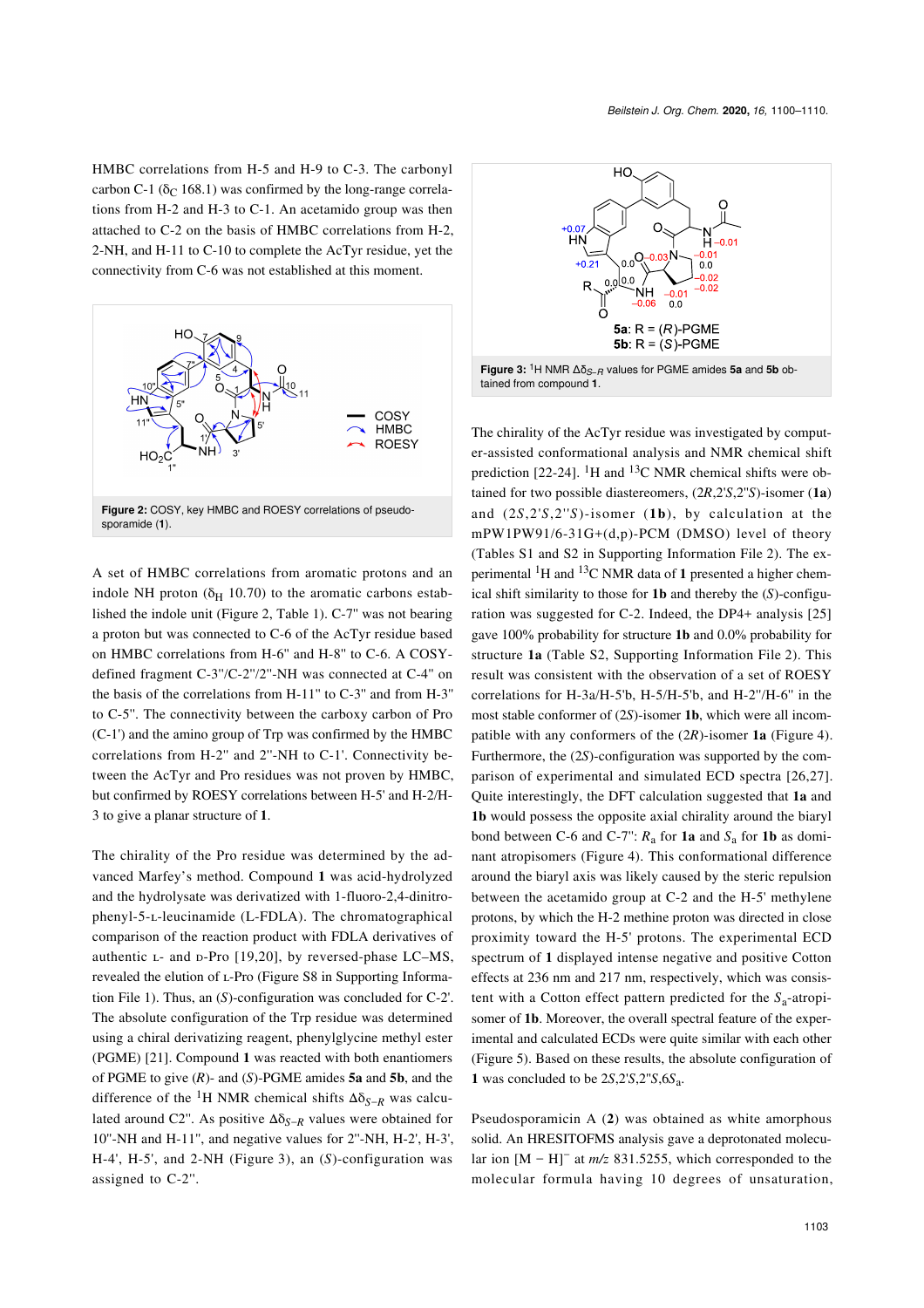<span id="page-4-0"></span>

**Figure 4:** The opposite axial chirality around the biaryl C-6–C-7'' bond influenced by the C-2 configuration in compound **1**. 3D structures **1a-1** and **1b-1** are the most stable conformers of **1a** and **1b**, respectively.

<span id="page-4-1"></span>

 $C_{47}H_{76}O_{12}$ . The <sup>1</sup>H and <sup>13</sup>C NMR resonances were sectionized into those at carboxy ( $\delta$ <sup>C</sup> 174.6–164.6), olefinic ( $\delta$ <sub>H</sub> 6.91–5.09; δ<sub>C</sub> 148.9–122.3), acetal (δ<sub>C</sub> 98.6), oxygenated (δ<sub>H</sub> 5.40–3.66; δ<sub>C</sub> 79.3–69.8), and aliphatic (δ<sub>H</sub> 2.60–0.84; δ<sub>C</sub> 48.9–3.9) regions, which obviously represented a characteristic feature of polyketides. The molecular components deduced from <sup>13</sup>C NMR and HSQC spectra were three carbonyl carbons, eight olefinic methines, one acetal carbon, eight oxymethines, six aliphatic methines, 14 aliphatic methylenes, and seven aliphatic methyl groups ([Table 2](#page-5-0)). The connectivity analysis of **2** started from the doublet olefinic methine H-2 which was correlated with another olefinic proton H-3 and a carbonyl carbon C-1

(δ<sub>C</sub> 164.6) ([Figure 6](#page-4-2)). This  $\alpha$ , β-unsaturated carbonyl unit was extended to H-12 by sequential COSY correlations, providing a twelve-carbon chain from C-1 to C-12 with hydroxylation at the odd-numbered carbons (C-5, C-7, C-9, and C-11) and two methyl and one ethyl substituents on the even-numbered carbons (C-4, C-6, and C-12). Furthermore, via the two-carbon fragment C-13/C-14, a COSY-defined six-carbon chain from C-15 to C-20, containing a conjugated diene, was connected to C-12. Another six-carbon chain from C-21 to C-26 was then connected at C-20 by HMBC correlations from  $H_3$ -39 to C-19, C-20, and C-21. The carbon chain was further extended from C-26, via the spiro carbon C-27 ( $\delta$ <sub>C</sub> 98.6) and a methylene C-29, to the terminal methyl C-34 on the basis of COSY and HMBC correlations. Finally, an HMBC correlation from the oxymethine H-25 to C-1 established a macrolactone structure, and a spiroacetal structure with two six-membered rings was deduced from a series of HMBC correlations of the protons in the spiro rings to C-27, illustrating the oligomycin-class structure. The remaining six carbons from C-42 to C-47 were assigned to constitute an (*E*)-2,3-dehydroadipic acid by COSY and HMBC analysis along with coupling constant analysis  $(J_{H-43,H-44} = 14.8 \text{ Hz})$ , and the connection of this diacid portion to C-13 via an ester linkage completed the planar structure of compound **2**. An *E*,*E*-diene configuration for the C-16/C-17 and C-18/C-19 double bonds in *s*-*trans* conformation was determined by the NOESY correlation between H-16 and H-18 and the large vicinal coupling constants  $(J_{H-16,H-17} = 15.7 \text{ Hz},$  $J_{\text{H-18},\text{H-19}} = 14.9 \text{ Hz}.$ 

<span id="page-4-2"></span>

**Figure 6:** COSY, key HMBC and NOESY correlations of compound **2**.

The relative configuration of the spiroacetal moiety in **2** was determined by NOESY analysis. Correlations between H-23/H-24, H-23/H-25, and H-40/H-22 established the axial positioning of H-23 and H-25 and the placement of H-40 methyl group on the opposite side of the chair-conformation ring. Additional correlations for H-23/H-31 and H-41/H-28 $_{ax}$  unequivocally confirmed the chair conformation of another six-membered ring and the axial orientations of H-31 and the H-41 methyl group. There-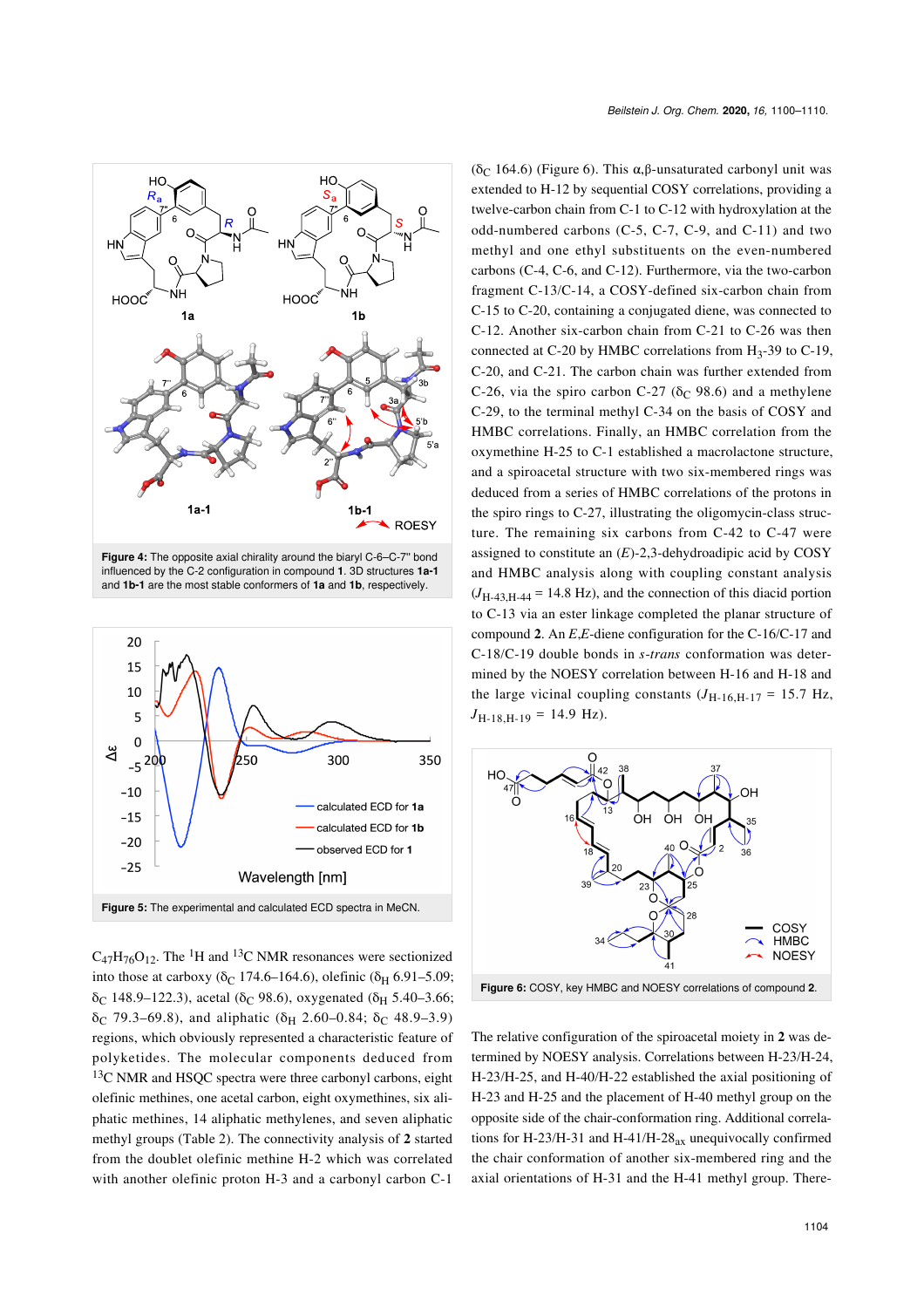<span id="page-5-0"></span>

|                         |                                           | Table 2: NMR spectroscopic data for pseudosporamicin A-C (2-4) in CDCl <sub>3</sub> . |                                           |                                                  |                                           |                                                  |
|-------------------------|-------------------------------------------|---------------------------------------------------------------------------------------|-------------------------------------------|--------------------------------------------------|-------------------------------------------|--------------------------------------------------|
|                         |                                           | 2                                                                                     |                                           | 3                                                |                                           | 4                                                |
| No.                     | $\delta$ <sub>C</sub> <sup>a</sup> , type | $\delta_H$ , mult ( <i>J</i> in Hz) <sup>b</sup>                                      | $\delta$ <sub>C</sub> <sup>a</sup> , type | $\delta_H$ , mult ( <i>J</i> in Hz) <sup>b</sup> | $\delta$ <sub>C</sub> <sup>a</sup> , type | $\delta_H$ , mult ( <i>J</i> in Hz) <sup>b</sup> |
| 1                       | 164.6, C                                  |                                                                                       | 164.7, C                                  |                                                  | 164.8, C                                  |                                                  |
| $\overline{\mathbf{c}}$ | 123.5, CH                                 | 5.75, d (15.8)                                                                        | 123.4, CH                                 | 5.75, d (15.8)                                   | 123.6, CH                                 | 5.76, d (16.2)                                   |
| 3                       | 148.9, CH                                 | 6.48, dd (10.7, 15.8)                                                                 | 148.3, CH                                 | 6.48, dd (10.6, 15.8)                            | 148.5, CH                                 | 6.48, dd (10.7, 16.2)                            |
| 4                       | 48.9, CH                                  | 2.16, m                                                                               | 49.0, CH                                  | 2.16, m                                          | 23.7c, CH                                 | 2.16, m                                          |
| 5                       | 79.3, CH                                  | 3.74, m                                                                               | 79.5, CH                                  | 3.72, m                                          | 79.4, CH                                  | 3.73, m                                          |
| 6                       | 40.7, CH                                  | 1.30, m                                                                               | 39.0, CH                                  | 1.36, m                                          | 39.6, CH                                  | 1.37, m                                          |
| $\overline{7}$          | 78.6, CH                                  | 4.11, m                                                                               | 77.7, CH                                  | 4.15, m                                          | 77.5, CH                                  | 4.15, m                                          |
| 8                       | 42.0, $CH2$                               | 1.23/1.69, m                                                                          | 41.9, $CH2$                               | 1.33/1.67, m                                     | 41.9, $CH2$                               | 1.36/1.66, m                                     |
| 9                       | 75.1, CH                                  | 3.87, m                                                                               | 72.9, CH                                  | 4.03, m                                          | 72.7c, CH                                 | 4.01, m                                          |
| 10                      | 37.0, CH <sub>2</sub>                     | 1.35/1.78, m                                                                          | 39.2, CH <sub>2</sub>                     | 1.49, m                                          | 39.4, CH <sub>2</sub>                     | 1.50, m                                          |
| 11                      | 73.3, CH                                  | 3.80, m                                                                               | 73.5, CH                                  | 3.34, m                                          | 73.4, CH                                  | 3.35, m                                          |
| 12                      | 46.3, CH                                  | 1.75, m                                                                               | 46.1, CH                                  | 1.57, m                                          | 46.0°, CH                                 | 1.56, m                                          |
| 13                      | 72.4, CH                                  | 4.64, m                                                                               | 75.0, CH                                  | 4.08, m                                          | 75.2, CH                                  | 4.04, m                                          |
| 14                      | $32.1, \text{CH}_2$                       | 1.60/1.82, m                                                                          | 33.9, CH <sub>2</sub>                     | 1.76, m                                          | 33.8, CH <sub>2</sub>                     | 1.41, m                                          |
| 15                      | 28.7, CH <sub>2</sub>                     | 2.08/2.22, m                                                                          | 28.3, CH <sub>2</sub>                     | 2.26/2.29, m                                     | 28.2, CH <sub>2</sub>                     | 2.25/2.31, m                                     |
| 16                      | 129.6, CH                                 | 5.31, ddd (4.0, 11.0, 14.7)                                                           | 130.4, CH                                 | 5.42, m                                          | 130.3, CH                                 | 5.40, m                                          |
| 17                      | 132.5, CH                                 | 5.76, dd (10.7, 14.7)                                                                 | 132.3, CH                                 | 6.08, dd (10.7, 15.3)                            | 132.5, CH                                 | 6.10, dd (10.7, 15.3)                            |
| 18                      | 129.3, CH                                 | 5.90, dd (10.7, 14.9)                                                                 | 128.9, CH                                 | 5.94, dd (10.5, 14.9)                            | 130.4, CH                                 | 5.93, dd (10.7, 15.3)                            |
| 19                      | 137.9, CH                                 | 5.09, dd (9.6, 14.9)                                                                  | 139.1, CH                                 | 5.34, m                                          | 137.7, CH                                 | 5.25, dd (9.8, 15.3)                             |
| 20                      | 39.0, CH                                  | 2.10, m                                                                               | 38.3, CH                                  | 2.12, m                                          | 46.0°, CH                                 | 1.84, m                                          |
| 21                      | 34.0, CH <sub>2</sub>                     | 1.32/1.45, m                                                                          | $34.1^{\circ}$ , CH <sub>2</sub>          | 1.38/1.41, m                                     | 32.3, CH <sub>2</sub>                     | 1.41, m                                          |
| 22                      | 30.7, CH <sub>2</sub>                     | 1.10/1.68, m                                                                          | 31.0, $CH2$                               | 1.07/1.57, m                                     | 31.0, CH <sub>2</sub>                     | 1.04/1.58, m                                     |
| 23                      | 71.6°, CH                                 | 3.85, m                                                                               | 69.6, CH                                  | 3.71, m                                          | 69.7, CH                                  | 3.72, m                                          |
| 24                      | 35.8, CH                                  | 2.03, m                                                                               | 35.6, CH                                  | 2.04, m                                          | 35.8, CH                                  | 2.06, m                                          |
| 25                      | 69.8, CH                                  | 5.40, dt (5.1, 11.9)                                                                  | 70.8, CH                                  | 5.31, m                                          | 71.2, CH                                  | 5.31, m                                          |
| 26                      | 35.8, CH <sub>2</sub>                     | 1.81/1.86, m                                                                          | 30.0, $CH2$                               | 1.46/1.48, m                                     | 35.6, CH <sub>2</sub>                     | 1.71, m                                          |
| 27                      | 98.6, C                                   |                                                                                       | 97.4, C                                   |                                                  | 97.4, C                                   |                                                  |
| 28                      | 29.0, $CH2$                               | 1.69/1.77, m                                                                          | 34.1 $\degree$ CH <sub>2</sub>            | 1.67/1.79, m                                     | 30.0, $CH2$                               | 1.47, m                                          |
| 29                      | 26.5, $CH2$                               | 1.41/2.04, m                                                                          | 26.7, CH <sub>2</sub>                     | 1.40/2.08, m                                     | 26.7, CH <sub>2</sub>                     | 2.08, m                                          |
| 30                      | 30.0, CH                                  | 1.64, m                                                                               | 30.3, CH                                  | 1.62, m                                          | 30.2, CH                                  | 1.61, m                                          |
| 31                      | 71.6 <sup>c</sup> , CH                    | 3.66, m                                                                               | 71.2, CH                                  | 3.65, m                                          | 72.7°, CH                                 | 3.65, m                                          |
| 32                      | 35.5, CH <sub>2</sub>                     | 1.26/1.45, m                                                                          | 35.8, CH <sub>2</sub>                     | 1.24/1.68, m                                     | 35.6, CH <sub>2</sub>                     | 1.25/1.68, m                                     |
| 33                      | 19.9, CH <sub>2</sub>                     | 1.27/1.52, m                                                                          | 20.0, CH <sub>2</sub>                     | 1.25/1.50, m                                     | 20.0, CH <sub>2</sub>                     | 1.50, m                                          |
| 34<br>35                | 14.5, $CH3$<br>23.6, $CH2$                | 0.94, t(6.9)<br>1.23, 1.98, m                                                         | 14.5, $CH3$<br>23.7, CH <sub>2</sub>      | 0.94, t(7.0)<br>1.23/1.98, m                     | 14.5, $CH3$<br>23.7°, CH <sub>2</sub>     | 0.94, t(6.8)<br>1.22/1.98, m                     |
| 36                      | 9.9, $CH3$                                | 0.84 <sup>d</sup>                                                                     | 11.7, $CH3$                               | 0.84 <sup>d</sup>                                | 11.7, $CH3$                               | 0.84 <sup>d</sup>                                |
| 37                      | 3.9, $CH3$                                | 0.84 <sup>d</sup>                                                                     | 3.8, C <sub>13</sub>                      | 0.85, d(5.8)                                     | $3.8, \mathrm{CH}_3$                      | 0.84 <sup>d</sup>                                |
| 38                      | 11.7, $CH3$                               | 0.88, d(6.8)                                                                          | 11.3, $CH3$                               | 0.80, d(6.9)                                     | 11.5, $CH3$                               | 0.80, d(6.8)                                     |
| 39                      | 22.2, $CH3$                               | 0.98, d(6.7)                                                                          | 21.8, CH <sub>3</sub>                     | 1.01, $d(6.7)$                                   | 28.9, CH <sub>2</sub>                     | 1.40, m                                          |
| 40                      | 5.1, CH <sub>3</sub>                      | 0.84 <sup>d</sup>                                                                     | 5.4, $CH3$                                | 0.72, d(6.9)                                     | 5.4, $CH3$                                | 0.71, d(6.8)                                     |
| 41                      | 11.1, $CH3$                               | 0.94, d(7.0)                                                                          | 11.1, $CH3$                               | 0.90, d(7.0)                                     | 11.1, $CH3$                               | 0.90, d(7.0)                                     |
| 42                      | 165.6, C                                  |                                                                                       |                                           |                                                  | 12.1, $CH3$                               | $0.84^{d}$                                       |
| 43                      | 122.3, CH                                 | 5.90, d (14.7)                                                                        |                                           |                                                  |                                           |                                                  |
| 44                      | 147.3, CH                                 | 6.91, m                                                                               |                                           |                                                  |                                           |                                                  |
| 45                      | 27.8, $CH2$                               | 2.52/2.60, m                                                                          |                                           |                                                  |                                           |                                                  |
| 46                      | 33.4, $CH2$                               | 2.44/2.53, m                                                                          |                                           |                                                  |                                           |                                                  |
| 47                      | 174.6, C                                  |                                                                                       |                                           |                                                  |                                           |                                                  |
|                         |                                           |                                                                                       |                                           |                                                  |                                           |                                                  |

<sup>a</sup>Recorded at 125 MHz (reference δ<sub>C</sub> 77.2 ppm). <sup>b</sup>Recorded at 500 MHz (reference δ<sub>H</sub> 7.26 ppm). <sup>c</sup>Overlapping signals. <sup>d</sup>Coupling constants could<br>not be determined due to signal overlapping.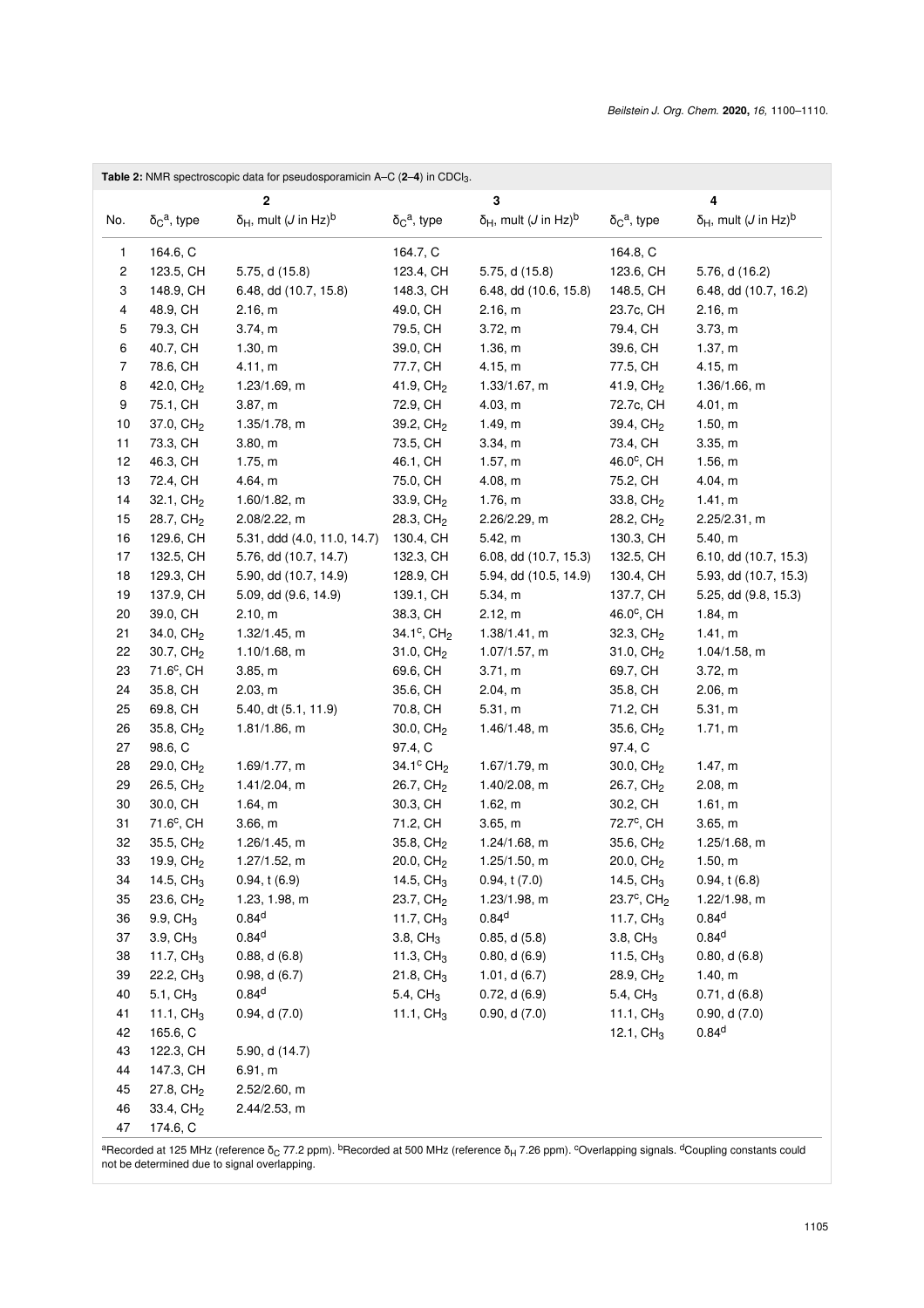fore, the relative configuration of the spiroacetal ring was established to be (23*S*\*,24*R*\*,25*S*\*,27*R*\*,30*S*\*,31*S*\*) [\(Figure 7\)](#page-6-0).

<span id="page-6-0"></span>

The molecular formula of pseudosporamicin B (**3**) was determined to be  $C_{41}H_{70}O_9$  based on a deprotonated molecular ion [M - H]<sup>-</sup> at *m/z* 705.4942 in the HRESITOFMS analysis, which was six carbon, six hydrogen, and four oxygen atoms less compared to compound 2. In the  ${}^{1}H$  and  ${}^{13}C$  NMR spectra, resonances for dehydroadipate, the acyl side chain part at C-13 were missing, whereas all other resonances were similarly observed, except for the more shielded H-13 with a chemical shift of 4.08 ppm (as compared to 4.64 ppm for **2**) due to the lack of an electron-withdrawing group. Thus, **3** was determined as a deacylation congener of **2** at C-13 ([Table 2](#page-5-0), Figure S19 in [Sup](#page-9-13)[porting Information File 1](#page-9-13)).

The NMR spectra of pseudosporamicin C (**4**) were closely similar to those of **3** in overall [\(Table 2](#page-5-0), Figure S26 in [Supporting](#page-9-13) [Information File 1](#page-9-13)). One noticeable difference was the presence of an ethyl group at C-20 instead of a methyl group, which was deduced from the HMBC correlations from a triplet methyl H-42 to C-20 and C-39. This one carbon increment was consistent with the result from HRESITOFMS analysis which gave a deprotonated molecular ion  $[M - H]$ <sup>-</sup> at  $m/z$  719.5101, corresponding to the molecular formula  $C_{42}H_{71}O_9$ . Therefore, 4 was identified as a 20-ethyl congener of compound **3**.

The bioactivities of compounds **1**–**4** were examined in antimicrobial and cytotoxicity assays [\(Table 3](#page-6-1)). Pseudosporamide (**1**) was not active against all microorganisms tested in this study. Pseudosporamicin **2**–**4** were selectively active against the Gram-positive bacterium *Kocuria rhizophila* and the filamentous fungus *Glomerella cingulate,* but were inactive against *Staphylococcus aureus*, *Escherichia coli*, *Rhizobium radiobacter*, and *Candida albicans*. The antimicrobial potency of **2** and **3** were similar, implying that the acyl side chain at C13 of compound **2** had no influence on the activity. In addition, compounds **1**–**4** showed moderate cytotoxicity against P388 murine leukemia cells with  $IC_{50}$  values of 11, 0.12, 0.35, and 3.7 μM, respectively.

### **Conclusion**

Many unique features differentiate compounds **1**–**4** from known metabolites: a tripeptide sequence Tyr–Pro–Trp in **1** is shared with several opiate class endogeneous neuropeptides [\[28\],](#page-10-7) but not with secondary metabolites; the biaryl bonding between Tyr and Trp is only precedented by kistamicin A, a vancomycinclass glycopeptide produced by an actinomycete of the genus *Nonomuraea* (family *Streptosporangiaceae*) [\[29,30\]](#page-10-8) and TMC95A–D from an ascomycetous fungus *Apiospora montagnei* [\[31\]](#page-10-9); the  $(E)$ -2,3-dehydroadipyl appendage in compound **2** is unprecedented in natural products, only to see its (*Z*)-isomer in a siderophore of *Mycobacterium avium* [\[32\]](#page-10-10); the side chain on the spiroacetal rings in compounds **2**–**4** lack hydroxylation at C-31, which is the common modification shared with all oligomycin class antibiotics (oligomycin [\[33\]](#page-10-11), dunaimycins [\[34\]](#page-10-12), rutamycins [\[35\]](#page-10-13), ossamycin [\[36\],](#page-10-14) neomaclafungins [\[37\]](#page-10-15), and IB-96212 [\[38\]](#page-10-16)) and related polyketides with ring-truncation (ushikulides [\[39\]](#page-10-17), yokonolides [\[40,41\]](#page-10-18), A59770A [\[42\],](#page-10-19) dunaimycins [\[34\]](#page-10-12)) or expansion (neaumycins [\[43\]\)](#page-10-20) ([Figure 8\)](#page-7-0). All these compounds, except for maclafungin [\[44\],](#page-10-21) the producer of which was not identified, are metabolites of *Streptomyces* [\[33-36\]](#page-10-11) or conventional rare actinomycetes [\[37,38\]](#page-10-15).

<span id="page-6-1"></span>**Table 3:** Antimicrobial activity of pseudosporamide (**1**) and pseudosporamicin A–C (**2**–**4**).

|                                    | MIC (µq/mL) |      |      |      |
|------------------------------------|-------------|------|------|------|
| microorganism                      |             | 2    | 3    | 4    |
| Kocuria rhizophila ATCC9341        | >100        | 0.78 | 0.78 | 6.25 |
| Staphylococcus aureus FDA209P JC-1 | >100        | >100 | >100 | >100 |
| Escherichia coli NIHJ JC-2         | >100        | >100 | >100 | >100 |
| Rhizobium radiobacter NBRC14554    | >100        | >100 | >100 | >100 |
| Candida albicans NBRC0197          | >100        | 50   | 100  | >100 |
| Glomerella cingulata NBRC5907      | >100        | 0.78 | 0.78 | 1.56 |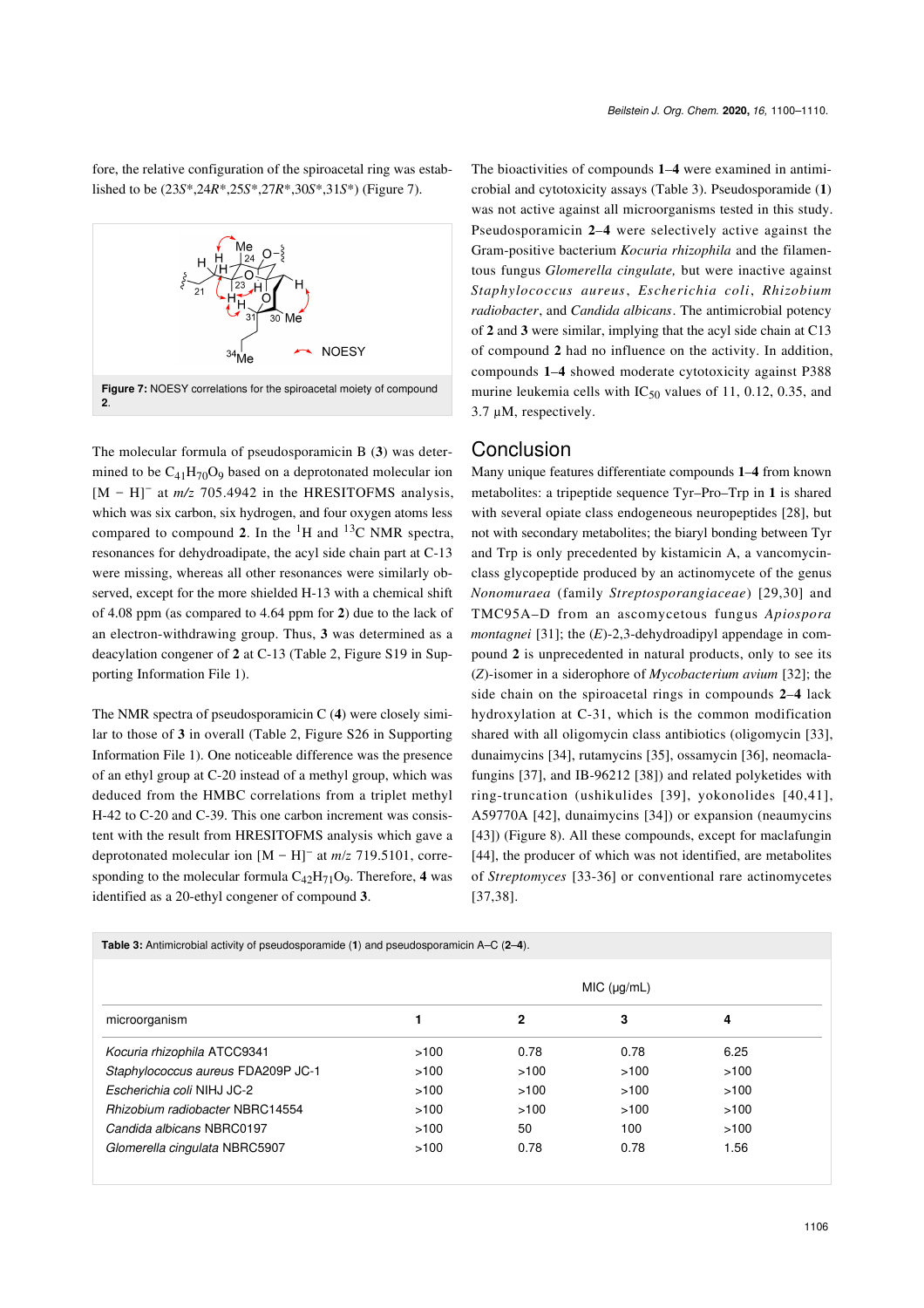<span id="page-7-0"></span>

Thus, a novel skeleton and new congeners with distinct structural features were discovered from an underexplored actinomycete of the genus *Pseudosporangium*, which was chosen with the aid of a database survey on the history of chemical studies and the presence of biosynthetic genes. The same approach is also applicable to other natural product resources and should help discover metabolites with higher degree of novelty, provided that support from bioinformatics and culture collections are available.

# **Experimental**

#### General experimental procedures

Optical rotations were measured using a JASCO DIP-3000 polarimeter. The UV spectra were recorded on a Hitachi U-3210 spectrophotometer. The IR spectra were measured on a PerkinElmer Spectrum 100. NMR spectra were obtained on a Bruker AVANCE 500 spectrometer in DMSO- $d<sub>6</sub>$  or CDCl<sub>3</sub>, and referenced to the residual solvent signals ( $\delta_H$  2.50,  $\delta_C$  39.5 for DMSO- $d_6$ ; δ<sub>H</sub> 7.26, δ<sub>C</sub> 77.2 for CDCl<sub>3</sub>). HRESITOFMS spectra were recorded on a Bruker micrOTOF spectrometer.

#### Microorganism

*Pseudosporangium* sp. RD062863 was obtained from NBRC (Biological Resource Center, National Institute of Technology and Evaluation, Chiba, Japan). The strain was identified as a member of the genus *Pseudosporangium* on the basis of 99.7% similarity in the 16S rRNA gene sequence (1428 nucleotides; GenBank accession number LC512747) to *Pseudosporangium ferrugineum* strain  $3-44-a(19)^T$  (AB302183).

#### Fermentation

Strain RD062863 growing on double-diluted ISP2 agar medium consisting of yeast extract 0.2%, malt extract 0.5%, glucose 0.2%, and agar 2% (pH 7.3) was inoculated into test tubes (inner diameter, 15 mm; length 16.5 cm) each containing 5 mL of YG seed medium consisting of glucose 1% and yeast extract 1% (pH 7.0). The tubes were placed in a shaker TC-500R (Takasaki Scientific Instruments Corp.) (260 strokes/min) at 28 °C for 4 days. Then, the seed culture (1 mL) was transferred into 500 mL Erlenmeyer flasks each containing 100 mL of modified A3M production medium consisting of glucose 0.5%, glycerol 2%, soluble starch 2%, Pharmamedia (Traders Protein) 1.5%, dry yeast (Kamaishi Hamayuri Yeast, Nihon Tensai Seito Co., Ltd.) 0.3%. The pH of the medium was adjusted to 7.0 before sterilization. The inoculated flasks were placed on a rotary shaker TB98 (Takasaki Scientific Instruments Corp.) (120 rpm) at 30  $^{\circ}$ C for 6 days.

#### Isolation

At the end of fermentation, 100 mL of 1-butanol were added to each flask, and the flasks were allowed to shake for 1 h. The mixture was centrifuged at 6,000 rpm for 10 min and the organic layer was separated from the aqueous layer containing the mycelium. The organic layer was concentrated in vacuo to give 14.6 g of extract from 6 L culture. The crude extract was subjected to silica gel column chromatography with a gradient of a CHCl<sup>3</sup> /MeOH mixture as eluent (1:0, 20:1, 10:1, 4:1, 2:1, 1:1, and 0:1 v/v). After evaporation, the fraction 5 (2:1) was further fractionated by ODS column chromatography with a gradient of MeCN/0.1% HCO<sub>2</sub>H aqueous solution (2:8, 3:7, 4:6, 5:5, 6:4, 7:3, and 8:2 v/v). The ODS fraction 2 (3:7) was evaporated to yield pseudosporamide (**1**, 16 mg). The fraction 3 (10:1) of silica gel column chromatography was evaporated and fractionated by ODS column chromatography with a gradient of MeCN/0.1% HCO2H solution (2:8, 3:7, 4:6, 5:5, 6:4, 7:3, 8:2 v/v, and MeOH). The fraction 8 (MeOH) was evaporated, and final purification was achieved by preparative HPLC using an isocratic condition of MeCN/0.1%  $HCO<sub>2</sub>H$  solution (MeCN concentration: 85% over 0–90 min) at 4 mL/min, yielding pseudosporamicin A (**2**, 11 mg, *t*R 44.4 min), pseudosporamicin B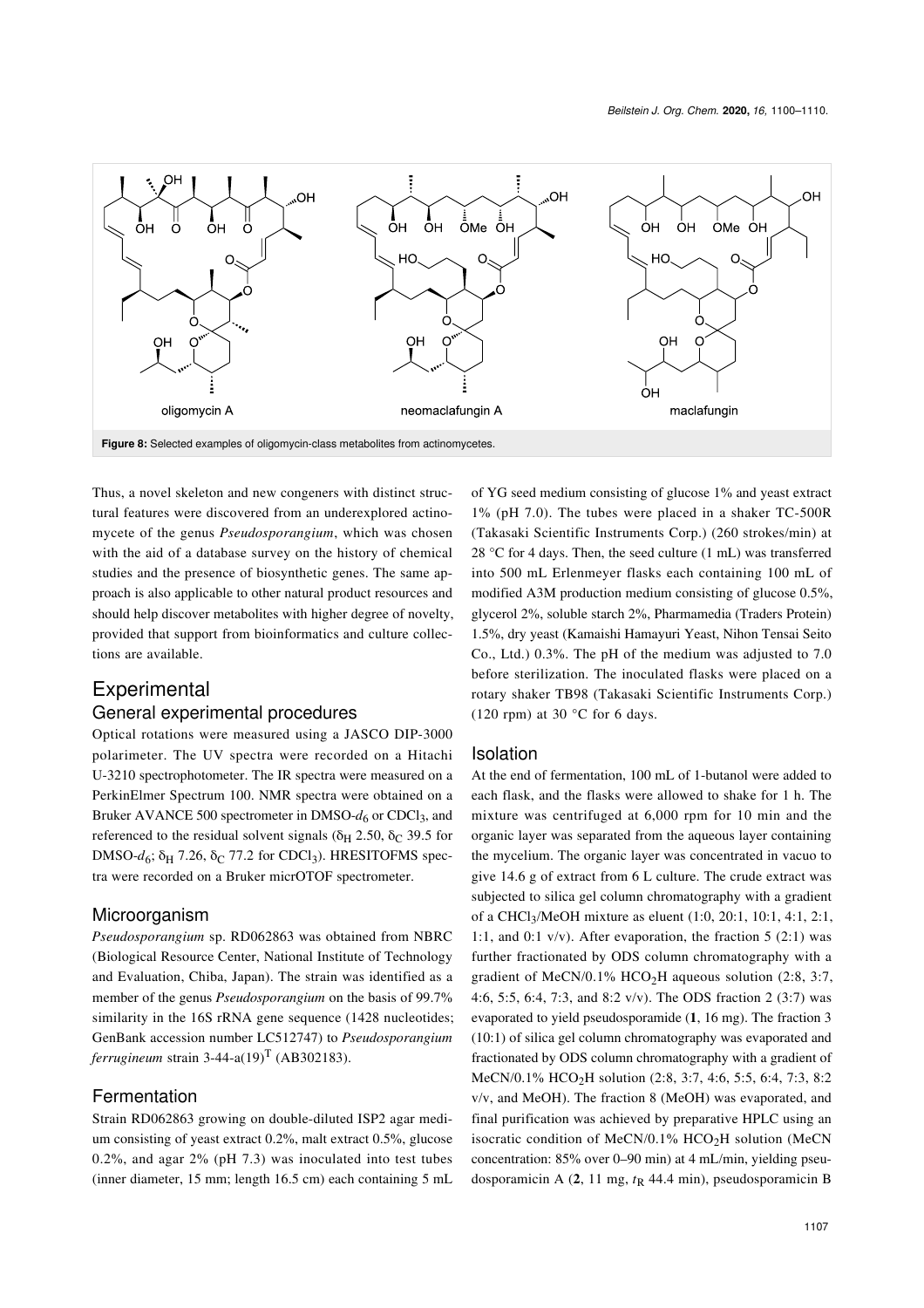$(3, 9.8 \text{ mg}, t_R 56.0 \text{ min})$ , and pseudosporamicin C  $(4, 16.0 \text{ mg})$ , *t*R 77.0 min).

Pseudosporamide (1): white amorphous solid;  $[\alpha]_D^{25}$  –5.6 (*c* 0.08, MeOH); UV (MeOH) λmax (log ε) 202 (2.47), 252 (1.53), 295 (0.48) nm; ECD (1 × 10<sup>-4</sup> M, MeCN)  $\lambda_{ext}$  (Δε) 217.0  $(+17.3), 235.5 (-10.8)$  nm; IR (ATR)  $v_{\text{max}}$  3328, 1722 cm<sup>-1</sup>; for <sup>1</sup>H and <sup>13</sup>C NMR data, see [Table 1;](#page-2-0) HRESITOFMS (*m/z*): [M – H]<sup>-</sup> calcd for C<sub>27</sub>H<sub>27</sub>N<sub>4</sub>O<sub>6</sub>, 503.1931; found, 503.1936.

Pseudosporamicin A (2): white amorphous powder;  $[\alpha]_D^{25}$  -23 (*c* 0.50, MeOH); UV (MeOH) λmax (log ε) 218 (4.65) nm; IR (ATR)  $v_{\text{max}}$  3366, 1713, 1635 cm<sup>-1</sup>; for <sup>1</sup>H and <sup>13</sup>C NMR data, see [Table 2](#page-5-0); HRESITOFMS  $(m/z)$  [M – H]<sup>-</sup> calcd for  $C_{47}H_{75}O_{12}$ , 831.5259; found, 831.5255.

Pseudosporamicin B (3): white amorphous powder;  $\left[\alpha\right]_D$ <sup>25</sup> –9.3 (*c* 0.50, MeOH); UV (MeOH) λmax (log ε) 223 (4.56) nm; IR (ATR)  $v_{\text{max}}$  3385, 1716, 1643 cm<sup>-1</sup>; for <sup>1</sup>H and <sup>13</sup>C NMR data, see [Table 2](#page-5-0); HRESITOFMS  $(m/z)$ :  $[M - H]$ <sup>-</sup> calcd for  $C_{41}H_{69}O_9$ , 705.4942; found, 705.4942.

Pseudosporamicin C (4): white amorphous powder;  $[\alpha]_D^{25}$  -10 (*c* 0.05, MeOH); UV (MeOH) λmax (log ε) 224 (4.78) nm; IR (ATR)  $v_{\text{max}}$  3378, 1716, 1642 cm<sup>-1</sup>; for <sup>1</sup>H and <sup>13</sup>C NMR data, see [Table 2](#page-5-0); HRESITOFMS  $(m/z)$ :  $[M - H]$ <sup>-</sup> calcd for  $C_{42}H_{71}O_9$ , 719.5098; found, 719.5101.

#### Marfey's analysis

In a similar manner as described in [\[45\],](#page-10-22) a portion of **1** (0.1 mg) was hydrolyzed at 110 °C with 6 M HCl (200  $\mu$ L) for 16 h, and the reaction mixture was concentrated to dryness. A 0.1 M NaHCO<sub>3</sub> solution (100  $\mu$ L) was added to the dried hydrolysate of 1, as well as to the standard of L- and D-proline (Pro). A solution of  $L$ -FDLA in acetone (0.05 mg in 50  $\mu$ L) was added to each reaction vial. Each vial was sealed and incubated at 50 °C for 3 h. To quench reactions, 2 M HCl (50 μL) was added and then diluted with MeCN/0.2% HCO<sub>2</sub>H aqueous solution (100 μL, 50:50). The Marfey's derivatives of the hydrolysate and standards were analyzed by LC–MS using a Cosmosil 5C18-AR-II column eluted with MeCN/0.1% HCO<sub>2</sub>H aqueous solution at a flow rate of 1.0 mL/min, monitoring at 340 nm with a linear gradient of MeCN from 15% to 85% over 30 min. Retention times for the amino acid standards were 20.1 min for L-Pro-L-FDLA, 21.1 min for D-Pro-L-FDLA, while the L-FDLAhydrolysate of **1** gave a peak at 20.1 min (Figure S8 in [Support](#page-9-13)[ing Information File 1\)](#page-9-13).

#### (*R*)- and (*S*)-PGME amides of **1** (**5a** and **5b**)

To a solution of **1** (1.0 mg, 2.0 μmol) in dry DMF (100 μL) and *N*,*N*-diisopropylethylamine (10 μL) were added (*R*)-phenylglycine methyl ester [(*R*)-PGME, 1.6 mg, 7.9 μmol], PyBOP  $(3.8 \text{ mg}, 7.3 \text{ µmol})$ , and HOBt  $(1.0 \text{ mg}, 7.4 \text{ µmol})$  at room temperature. After stirring for 3 h, ice-water was added to the reaction mixture, which was then extracted with EtOAc. After removing the solvent, the residue was purified on a silica gel thin-layer plate (Kieselgel  $60F_{254}$ ; Merck Co.) developed by a mixture of CHCl3/MeOH 1:1. Extraction of the collected fraction with MeOH and evaporation gave (*R*)-PGME amide **5a** (0.6 mg): 1H NMR (500 MHz, DMSO-*d*6) δ 4.67 (H-2'), 1.80 (H-3'a), 2.10 (H-3'b), 1.94 (H-4'a), 2.04 (H-4'b), 3.65 (H-5'a), 3.70 (H-5'b), 4.68 (H-2''), 2.81 (H-3''a), 3.35 (H-3''b), 6.91 (H-11''), 7.16 (2-NH), 9.07 (2''-NH), 10.67 (10''-NH); HRESITOFMS  $(m/z)$ :  $[M - H]$ <sup>-</sup> calcd for C<sub>36</sub>H<sub>36</sub>N<sub>5</sub>O<sub>7</sub>, 650.2615; found, 650.2612.

In the same manner as described for compound **5a**, **5b** was prepared from 1 and (*S*)-PGME: <sup>1</sup>H NMR (500 MHz, DMSO- $d_6$ ) δ 4.63 (H-2'), 1.80 (H-3'a), 2.09 (H-3'b), 1.92 (H-4'a), 2.02 (H-4'b), 3.64 (H-5'a), 3.70 (H-5'b), 4.68 (H-2''), 2.81 (H-3''a), 3.35 (H-3''b), 7.12 (H-11''), 7.15 (2-NH), 9.01 (2''-NH), 10.74  $(10''-NH)$ ; HRESITOFMS  $(m/z)$ :  $[M - H]$ <sup>-</sup> calcd for  $C_{36}H_{36}N_5O_7$ , 650.2615; found, 650.2614.

#### Computational procedure General information

Conformational search was performed with MacroModel implemented in the Maestro 11.7 software package [\[46,47\]](#page-10-23). All DFTbased calculations were performed with the Gaussian 16 Rev B.01 program [\[48\]](#page-10-24). A part of these computations was conducted using the SuperComputer System, Institute for Chemical Research, Kyoto University. Molecular structures were visualized using the Maestro 11.7 software package. DP4+ analysis was performed with the Excel spreadsheet made by Sarotti et al. [\[25\].](#page-10-5) ECD spectra were visualized using GaussView 6.0.16 and Microsoft Excel. Cartesian coordinates of the structures described in this paper are included in [Supporting Information](#page-9-14) [File 2](#page-9-14).

#### Procedure for the optimization, energy evaluation and simulation of the NMR and ECD spectra for structures **1a** and **1b**

The conformational search on structure **1a** began by applying 100,000 steps of the Monte-Carlo Multiple Minimum (MCMM) method with PRCG energy minimization using the OPLS3e force field (gas phase) to obtain 20 conformational isomers within 5.0 kcal/mol from the minimum energy conformer. The next optimizations were performed at the B3LYP/6-31G(d) level of theory. Frequency calculations were carried out at the same level of theory to confirm the absence of imaginary frequencies and to obtain thermal corrections to the Gibbs free energies at 1 atm, 298.15 K. The duplicate structures with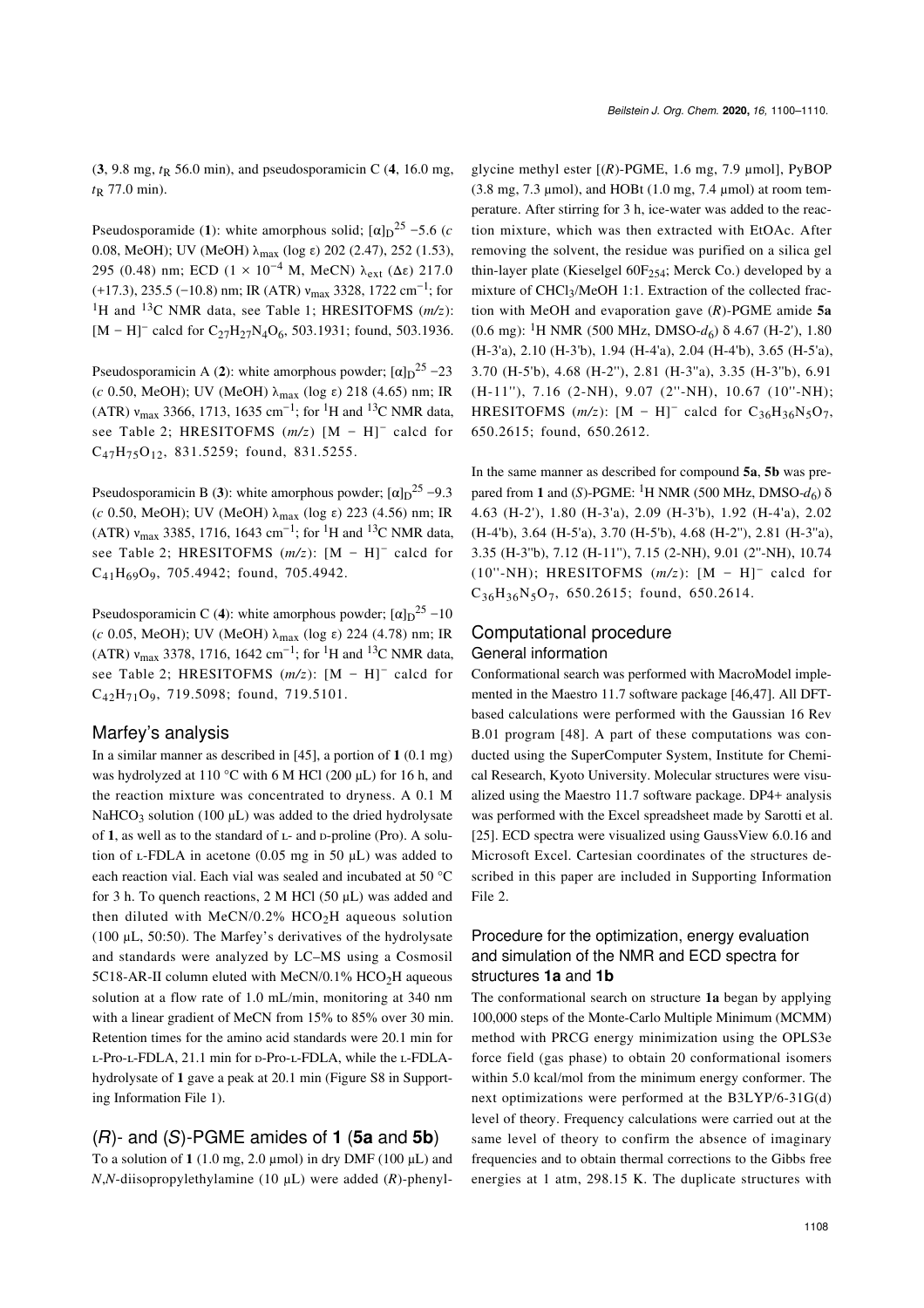RMSDs of 0.01 Å were removed. To evaluate the Boltzmann's population in the NMR solvent, single-point energies were calculated at the M06-2X/6-311+G(d,p) level of theory and solvation effects were included using the PCM solvation model (DMSO). The NMR chemical shifts were simulated by GIAO method at the mPW1PW91/6-31G+(d,p)-PCM(DMSO) level of theory. The chemical shifts ( $\delta_{\text{calc}}$ ) were calculated using tetramethylsilane (TMS) as a reference standard according to  $\delta_{\text{calc}} = \sigma_0 - \sigma_x$ , where  $\sigma_x$  is the Boltzmann-averaged shielding tensor of the most stable 6 conformers within 3.0 kcal/mol and  $\sigma_0$  is the shielding tensor of TMS calculated at the same level of theory with  $\sigma_x$ . For the ECD calculation, single-point energies were recalculated at the M06-2X/6-311+G(d,p) level of theory and solvation effects were included using the PCM solvation model (MeCN) to afford 6 conformers within 3.0 kcal/mol from the minimum energy. The ECD spectra of the 6 structures were simulated by the calculation of 25 states using TD-DFT at the ωB97X-D/Def2-TZVP-PCM(MeCN) level of theory, and then averaged based on their Boltzmann distribution. The calculated ECD spectra were red-shifted by 15 nm. The NMR and ECD spectra of structure **1b** were similarly simulated by using 44 structures as the OPLS3e-minimized structures and 7 conformers as the DFT-optimized structures.

#### Antimicrobial assay

The antimicrobial assay was carried out in the same manner as reported previously [\[49\]](#page-10-25). MICs of reference antibiotics, kanamycin and amphotericin B, were 0.31 (against *K. rhizophila*) and 0.13 (against *G. cingulata*) μg/mL, respectively.

#### Cytotoxicity assay

The cytotoxicity assay was carried out in the same manner as reported previously [\[49\]](#page-10-25). The  $IC_{50}$  of the reference drug doxorubicin was 0.13 μM.

# Supporting Information

#### <span id="page-9-13"></span>Supporting Information File 1

Copies of NMR spectra for compounds **1**–**4**. [\[https://www.beilstein-journals.org/bjoc/content/](https://www.beilstein-journals.org/bjoc/content/supplementary/1860-5397-16-97-S1.pdf) [supplementary/1860-5397-16-97-S1.pdf\]](https://www.beilstein-journals.org/bjoc/content/supplementary/1860-5397-16-97-S1.pdf)

#### <span id="page-9-14"></span>Supporting Information File 2

Copies of NMR chemical shifts calculation for compound **1**.

[\[https://www.beilstein-journals.org/bjoc/content/](https://www.beilstein-journals.org/bjoc/content/supplementary/1860-5397-16-97-S2.pdf) [supplementary/1860-5397-16-97-S2.pdf\]](https://www.beilstein-journals.org/bjoc/content/supplementary/1860-5397-16-97-S2.pdf)

# **Acknowledgements**

P388 cells were obtained from JCRB Cell Bank under an accession code JCRB0017 (Lot. 06252002).

# Funding

This work was supported by JSPS KAKENHI Grant Number 19K05848 to Y. I.

# ORCID® iDs

Shun Saito -<https://orcid.org/0000-0001-8628-5614> Keisuke Fukaya - <https://orcid.org/0000-0002-7148-4714> Daisuke Urabe -<https://orcid.org/0000-0002-1999-9374> Yasuhiro Igarashi -<https://orcid.org/0000-0001-5114-1389>

# **References**

- <span id="page-9-0"></span>1. Newman, D. J.; Cragg, G. M. *J. Nat. Prod.* **2016,** *79,* 629–661. [doi:10.1021/acs.jnatprod.5b01055](https://doi.org/10.1021%2Facs.jnatprod.5b01055)
- <span id="page-9-1"></span>2. Gonzalez Ronquillo, M.; Angeles Hernandez, J. C. *Food Control* **2017,** *72B,* 255–267. [doi:10.1016/j.foodcont.2016.03.001](https://doi.org/10.1016%2Fj.foodcont.2016.03.001)
- <span id="page-9-2"></span>3. Demain, A. L.; Sanchez, S. *J. Antibiot.* **2009,** *62,* 5–16. [doi:10.1038/ja.2008.16](https://doi.org/10.1038%2Fja.2008.16)
- <span id="page-9-3"></span>4. Villalobos-Delgado, L. H.; Nevárez-Moorillon, G. V.; Caro, I.; Quinto, E. J.; Mateo, J. Natural antimicrobial agents to improve foods shelf life. In *Food Quality and Shelf Life;* Galanakis, C. M., Ed.; Elsevier: Amsterdam, Netherlands, 2019; pp 125–157. [doi:10.1016/b978-0-12-817190-5.00004-5](https://doi.org/10.1016%2Fb978-0-12-817190-5.00004-5)
- 5. Srianta, I.; Ristiarini, S.; Nugerahani, I.; Sen, S. K.; Zhang, B. B.; Xu, G. R.; Blanc, P. J. *Int. Food Res. J.* **2014,** *21,* 1–12.
- <span id="page-9-4"></span>6. Zimbro, M. J.; Power, D. A.; Miller, S. M.; Wilson, G. E.; Johnson, J. A. *Difco & BBL Manual. Manual of Microbiological Culture Media,* 2nd ed.; BD Diagnostics – Diagnostic Systems: 7 Loveton Circle, Sparks, MD, USA, 2009.
- 7. Ryu, A. H.; Eckalbar, W. L.; Kreimer, A.; Yosef, N.; Ahituv, N. *Sci. Rep.* **2017,** *7,* No. 7533. [doi:10.1038/s41598-017-07757-w](https://doi.org/10.1038%2Fs41598-017-07757-w)
- 8. Cell Culture Antibiotic Selection Guide. [https://www.sigmaaldrich.com/life-science/cell-culture/learning-center/a](https://www.sigmaaldrich.com/life-science/cell-culture/learning-center/antibiotic-selector.html) [ntibiotic-selector.html](https://www.sigmaaldrich.com/life-science/cell-culture/learning-center/antibiotic-selector.html) (accessed Jan 12, 2020).
- <span id="page-9-5"></span>9. Purich, D. *The Inhibitor Index: A Desk Reference on Enzyme Inhibitors, Receptor Antagonists, Drugs, Toxins, Poisons, Biologics, and Therapeutic Leads,* 1st ed.; CRC Press: Boca Raton, FL, USA, 2017. [doi:10.1201/9781315184289](https://doi.org/10.1201%2F9781315184289)
- <span id="page-9-6"></span>10.Ziemert, N.; Alanjary, M.; Weber, T. *Nat. Prod. Rep.* **2016,** *33,* 988–1005. [doi:10.1039/c6np00025h](https://doi.org/10.1039%2Fc6np00025h)
- <span id="page-9-7"></span>11.Komaki, H.; Sakurai, K.; Hosoyama, A.; Kimura, A.; Igarashi, Y.; Tamura, T. *Sci. Rep.* **2018,** *8,* 6888. [doi:10.1038/s41598-018-24921-y](https://doi.org/10.1038%2Fs41598-018-24921-y)
- <span id="page-9-8"></span>12. Hayakawa, M.; Ishizawa, K.; Nonomura, H. *J. Ferment. Technol.* **1988,** *66,* 367–373. [doi:10.1016/0385-6380\(88\)90001-5](https://doi.org/10.1016%2F0385-6380%2888%2990001-5)
- <span id="page-9-9"></span>13.Bérdy, J. *J. Antibiot.* **2012,** *65,* 385–395. [doi:10.1038/ja.2012.27](https://doi.org/10.1038%2Fja.2012.27)
- <span id="page-9-10"></span>14. List of prokaryotic names with standing in nomenclature. <http://www.bacterio.net>(accessed Jan 23, 2020).
- <span id="page-9-11"></span>15. *Dictionary of Natural Products,* version 19.1; Chapman & Hall/CRC: London, UK, 2010.
- <span id="page-9-12"></span>16.Ara, I.; Matsumoto, A.; Bakir, M. A.; Kudo, T.; Ōmura, S.; Takahashi, Y. *Int. J. Syst. Evol. Microbiol.* **2008,** *58,* 1644–1652. [doi:10.1099/ijs.0.65680-0](https://doi.org/10.1099%2Fijs.0.65680-0)